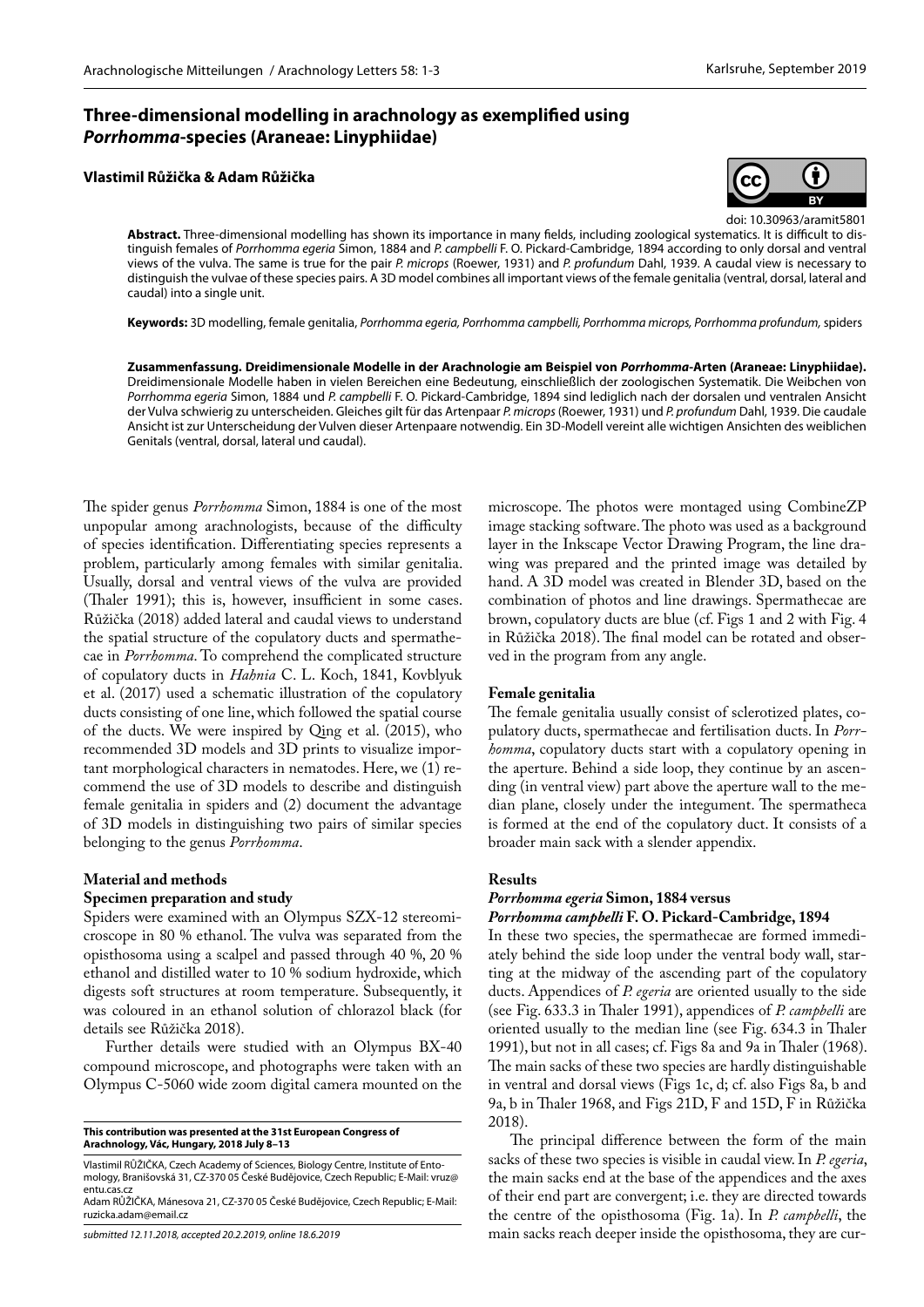

**Fig. 1:** A model of the caudal (a,b) and dorsal (c,d) views of the vulvae. **a, c.** *Porrhomma egeria*; **b, d.** *Porrhomma campbelli*. Abbreviations: A, appendix; MS, main sack; SL, side loop; **and the axes of the end part of the main sacks** 

ved around the appendices, and the axes of their end part are divergent; i.e. they are directed oblique laterally (Fig. 1b). In the 3D model, all these differences are clearly visible.

### *Porrhomma microps* **(Roewer, 1931) versus**  *Porrhomma profundum* **Dahl, 1939**

In these two microphthalmic species, the copulatory ducts have a broad side loop and ascending part, and the spermathecae are situated deeper in the opisthosoma. All species of the *microphthalmum*-group are characterised by a conspicuous fold, which is formed in the uppermost part of the vulva (Růžička 2018). Vulvae are hardly distinguishable in ventral and dorsal views (e.g., Miller & Kratochvíl 1940).

The main difference is visible in caudal view. The fold is very conspicuous in *P. microps* (Fig. 2a), but it is not as tight in *P. profundum* (Fig. 2b). Moreover, the inner branch



**Fig. 2:** A model of the caudal (a, b) and dorsal (c, d) views of vulvae. **a, c.** *Porrhomma microps*; **b, d.** *Porrhomma profundum*. Abbreviations as in Fig. 1. F, fold of the copulatory duct; **allowing** axes of the end part of the main sacks; **a course** of the inner part of the fold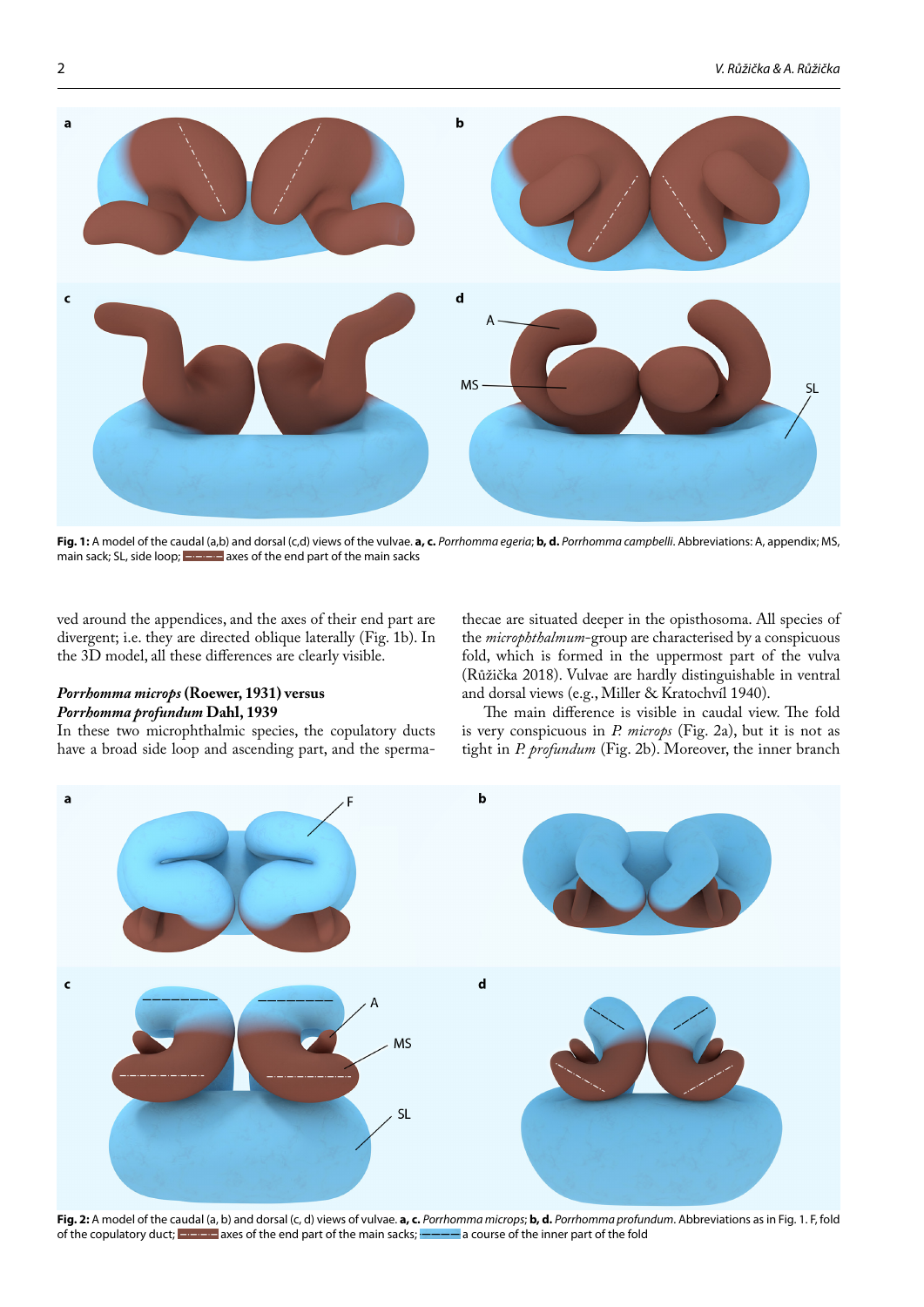of the fold goes directly towards the median plane in *P. microps* (Fig. 2c), whereas it goes obliquely in *P. profundum* (Fig. 2d). The whole main sacks are oriented to the sides in *P. microps* (Fig. 2c), whereas they are oriented obliquely upwards in *P. profundum* (Fig. 2d). In the 3D model, all differences are clearly visible.

Models are freely available to view on: <http://adamruzicka.cz/porrhomma/>

#### **Discussion**

A 3D model combines ventral, dorsal, lateral and caudal views and represents a good approach to understand the spatial structure of the vulva. The accuracy of the final reconstruction is not comparable to that using micro-computed-tomography and serial sectioning and visualization using 3D-reconstruction software (e.g. Runge & Wirkner 2016). 3D modelling is not meant to provide a completely realistic image, rather to present morphological aspects in a more comprehensible way.

- Kovblyuk MM, Kastrygina ZA & Marusik YM 2017 New data on *Hahnia* C. L. Koch, 1841 from Crimea (Aranei: Hahniidae). – Turkish Journal of Zoology 41: 311-317 – doi: [10.3906/zoo-1603-55](http://dx.doi.org/10.3906/zoo-1603-55)
- Miller F & Kratochvíl J 1940 Ein Beitrag zur Revision der mitteleuropäischen Spinnenarten aus der Gattung *Porrhomma* E. Sim. – Zoologischer Anzeiger 130: 161-190
- Qing X, Sánchez-Monge A & Bert W 2015 Three-dimensional modelling and printing as tools to enhance education and research in Nematology. – Nematology 17: 1245-1248 – doi: [10.1163/15685411-00002932](http://dx.doi.org/10.1163/15685411-00002932)
- Runge J & Wirkner CS 2016 The hemolymph vascular system in *Araneus diadematus* with special focus on intraspecific variability in artery systems. – Journal of Arachnology 44: 153-164 – doi: [10.1636/JoA-S-16-001](http://dx.doi.org/10.1636/JoA-S-16-001)
- Růžička V 2018 A review of the spider genus *Porrhomma* (Araneae, Linyphiidae). – Zootaxa 4481: 1-75 – doi: [10.11646/zoota](http://dx.doi.org/10.11646/zootaxa.4481.1.1)[xa.4481.1.1](http://dx.doi.org/10.11646/zootaxa.4481.1.1)
- Thaler K 1968 Zum Vorkommen von *Porrhomma*-Arten in Tirol und anderen Alpenländern (Arachn., Araneae, Linyphiidae). – Berichte des Naturwissenschaftlich-Medizinischen Vereins in Innsbruck 56: 361-388
- Thaler K 1991 *Porrhomma*. In: Heimer S & Nentwig W (eds.) Spinnen Mitteleuropas: ein Bestimmungsbuch. Paul Parey, Berlin & Hamburg. pp. 236-23